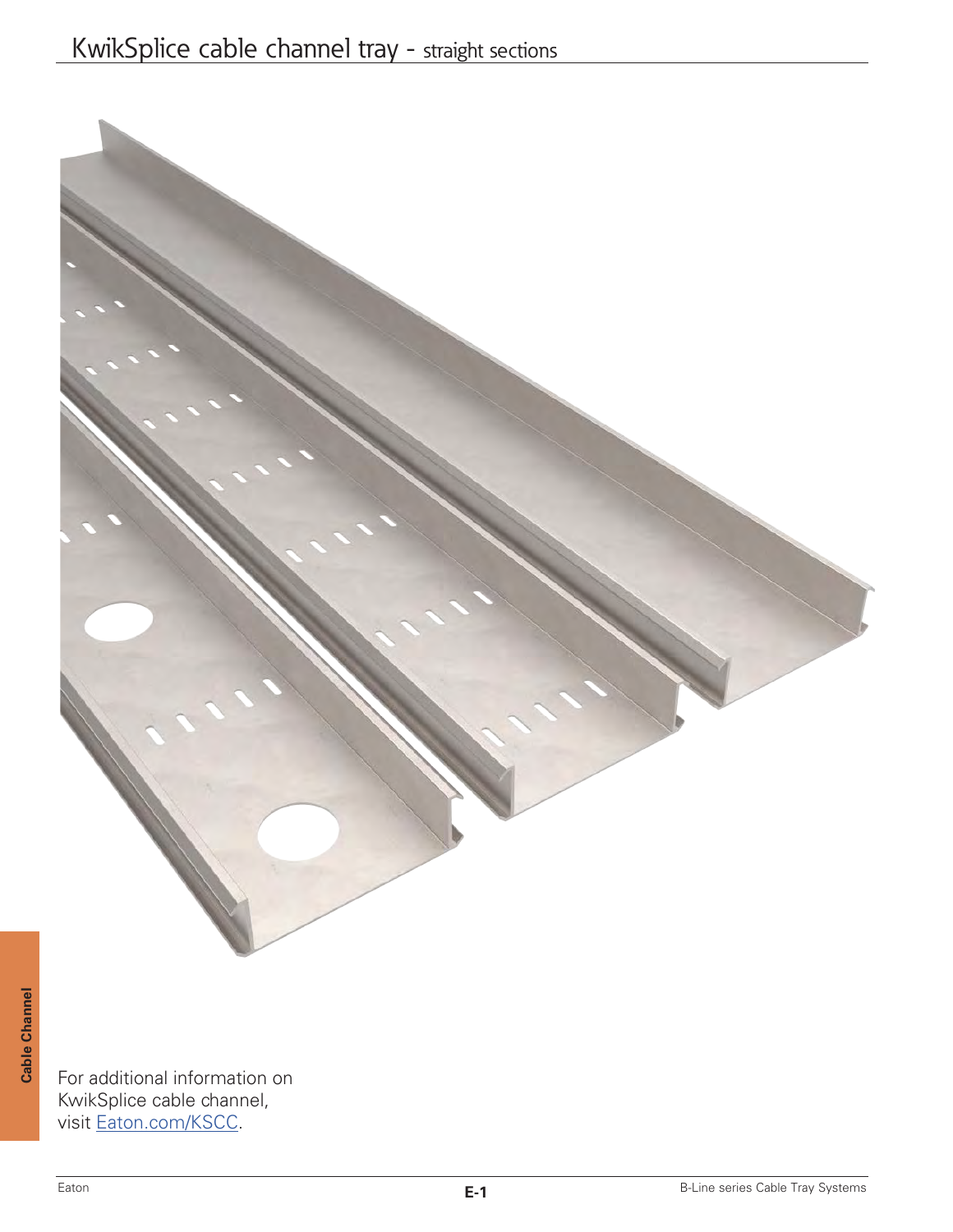# KwikSplice cable channel tray - accessories & fittings



KSCC Splice Pate *Patent pending*



KSCC Reducer Splice Plate



KSCC Horizontal Cross *Patent pending*



KSCC Horizontal Tee *Patent pending*



KSCC Drop Out *Patent pending*



KSCC Vertical Adjustable Splice Plate *Patent pending*



KSCC Heavy Duty Expansion Splice Plate **KSCC Expansion Splice Plate** KSCC Expansion Splice Plate



KSCC Horizontal Adjustable Splice Plate *Patent pending*



KSCC Blind End



## **How The Service Advisor Works**

We know that your time is important! That's why the color-coding system in this catalog is designed to help you select products that fit your service needs. Products are marked to indicate the typical lead time for orders of 50 pieces or less.

**Customer:** How do I select my cable channel product so that I get the quickest turnaround?

**Service Advisor:** Each part of our selection chart is shown in colors. If any section of a part number is a different color, the part will typically ship with the longer lead time represented by the colors.



*Channel with pass through available to ship in Q3 of 2022.*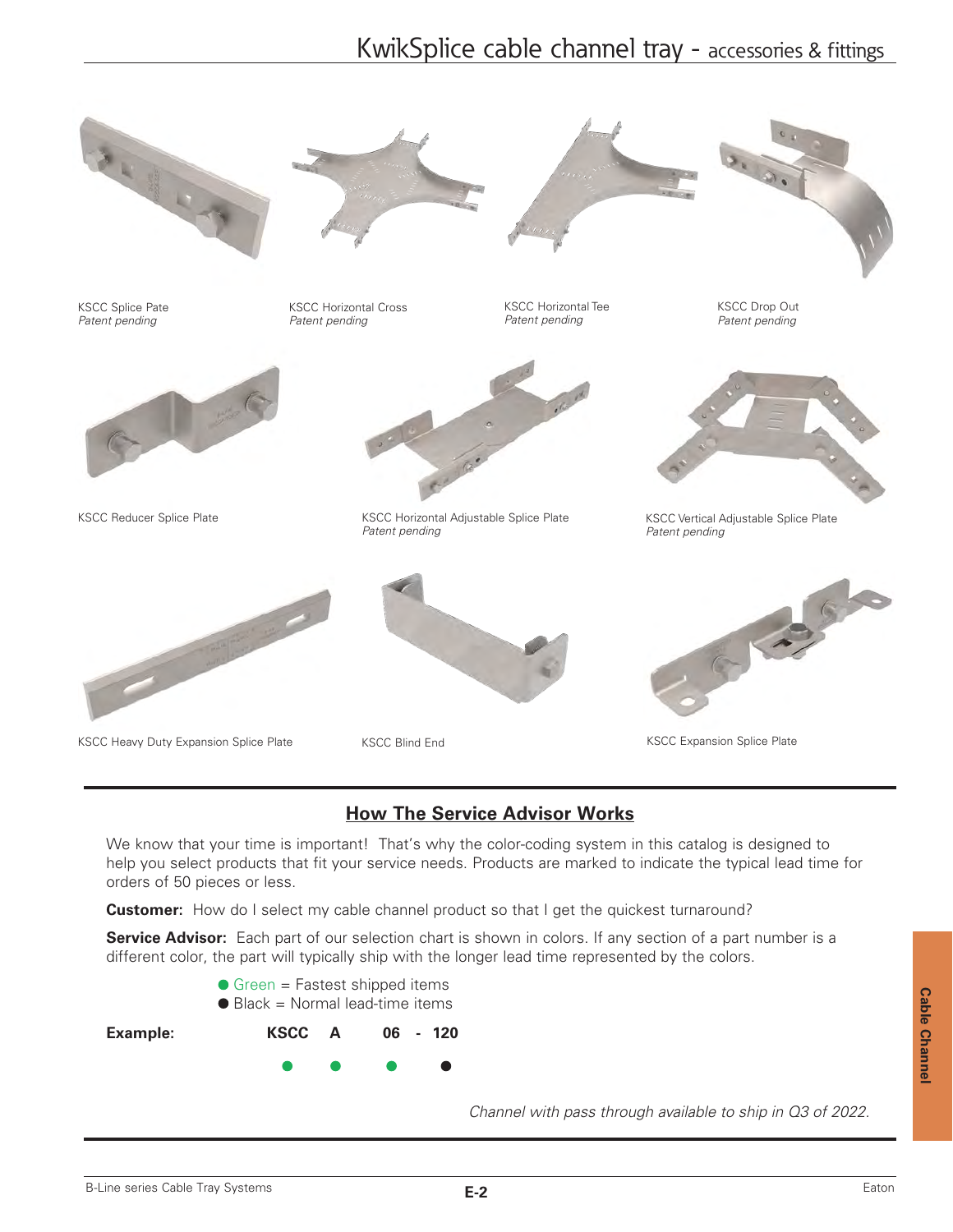

Green = Fastest shipped items  $\bullet$  Black = Normal lead-time items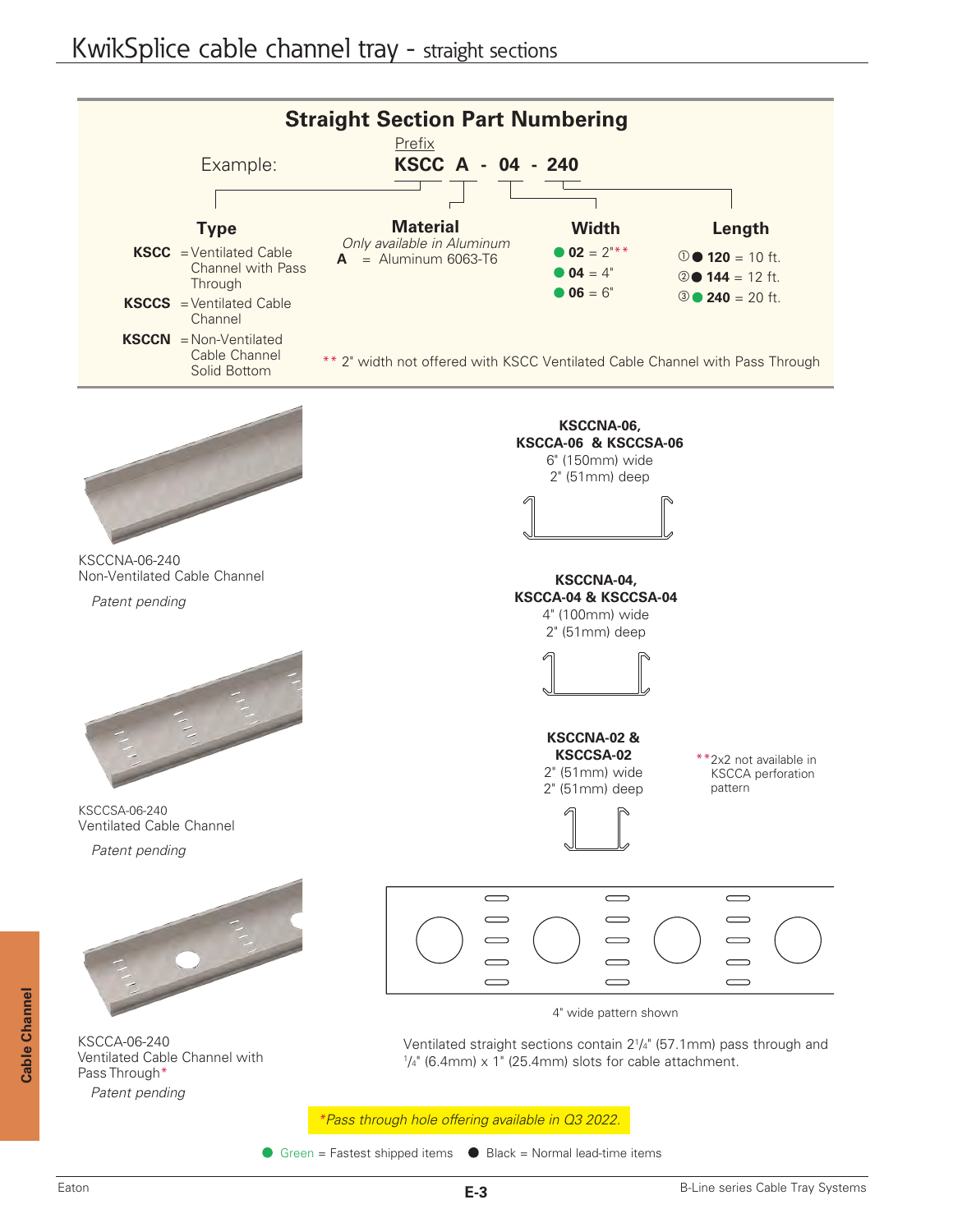## **Tray data & loading**

| <b>Material</b>                     | <b>Tray</b>                  |                        | Width      |                | <b>Depth</b>           | <b>UL</b><br><b>Cross-Sectional</b> |       | Span  |                | Loading |      |
|-------------------------------------|------------------------------|------------------------|------------|----------------|------------------------|-------------------------------------|-------|-------|----------------|---------|------|
| <b>Type</b>                         | <b>Series</b>                |                        | in. $(mm)$ |                | in. $(mm)$             | Area                                | ft.   | (m)   | lbs/ft         | (kg/m)  |      |
|                                     |                              |                        |            |                |                        |                                     | 10    | (3.0) | 13             | (20)    |      |
|                                     | <b>KSCCN*A-02</b>            | $\overline{2}$         | (51)       | $\overline{2}$ | (51)                   | $0.40$ in <sup>2</sup>              | 12    | (3.6) | 6              | (9)     |      |
| Aluminum                            |                              |                        |            |                |                        |                                     | 20    | (6.1) | 3              | (5)     |      |
| Non-                                |                              |                        |            |                |                        |                                     | 10    | (3.0) | 27             | (40)    |      |
| Ventilated                          | <b>KSCCN*A-04</b>            | $\overline{4}$         | (101)      | 2              | (51)                   | $0.60$ in <sup>2</sup>              | 12    | (3.6) | 12             | (18)    |      |
| solid                               |                              |                        |            |                |                        |                                     | 20    | (6.1) | 7              | (10)    |      |
| bottom                              |                              |                        |            |                |                        |                                     | 10    | (3.0) | 40             | (60)    |      |
|                                     | KSCCN*A-06                   | 6                      | (152)      | 2              | (51)                   | $0.60$ in <sup>2</sup>              | 12    | (3.6) | 18             | (26)    |      |
|                                     |                              |                        |            |                |                        |                                     | 20    | (6.1) | 10             | (15)    |      |
|                                     |                              |                        |            |                |                        |                                     | 10    | (3.0) | 13             | (20)    |      |
|                                     | KSCCS*A-02                   | $\overline{2}$<br>(51) | 2          | (51)           | $0.40$ in <sup>2</sup> | 12                                  | (3.6) | 6     | (9)            |         |      |
|                                     |                              |                        |            |                |                        |                                     | 20    | (6.1) | 3              | (5)     |      |
| Aluminum                            | KSCCS*A-04<br>$\overline{4}$ |                        |            |                |                        |                                     |       | 10    | (3.0)          | 27      | (40) |
| Ventilated                          |                              | (101)                  | 2          | (51)           | $0.60$ in <sup>2</sup> | 12                                  | (3.6) | 12    | (18)           |         |      |
| slotted                             |                              |                        |            |                |                        |                                     | 20    | (6.1) | 7              | (10)    |      |
|                                     |                              |                        |            |                |                        |                                     | 10    | (3.0) | 40             | (60)    |      |
|                                     | KSCCS*A-06                   | 6                      | (152)      | 2              | (51)                   | $0.60$ in <sup>2</sup>              | 12    | (3.6) | 18             | (26)    |      |
|                                     |                              |                        |            |                |                        |                                     | 20    | (6.1) | 10             | (15)    |      |
|                                     |                              |                        |            |                |                        |                                     | 10    | (3.0) | 27             | (40)    |      |
| Aluminum<br>Ventilated<br>with Pass | KSCC*A-04                    | 4                      | (101)      | $\overline{2}$ | (51)                   | $0.40$ in <sup>2</sup>              | 12    | (3.6) | 12             | (18)    |      |
|                                     |                              |                        |            |                |                        |                                     | 20    | (6.1) | $\overline{7}$ | (10)    |      |
|                                     |                              |                        |            |                |                        |                                     | 10    | (3.0) | 40             | (60)    |      |
| Through                             | KSCC*A-06                    | 6                      | (152)      | $\overline{2}$ | (51)                   | $0.60$ in <sup>2</sup>              | 12    | (3.6) | 18             | (26)    |      |
|                                     |                              |                        |            |                |                        |                                     | 20    | (6.1) | 10             | (15)    |      |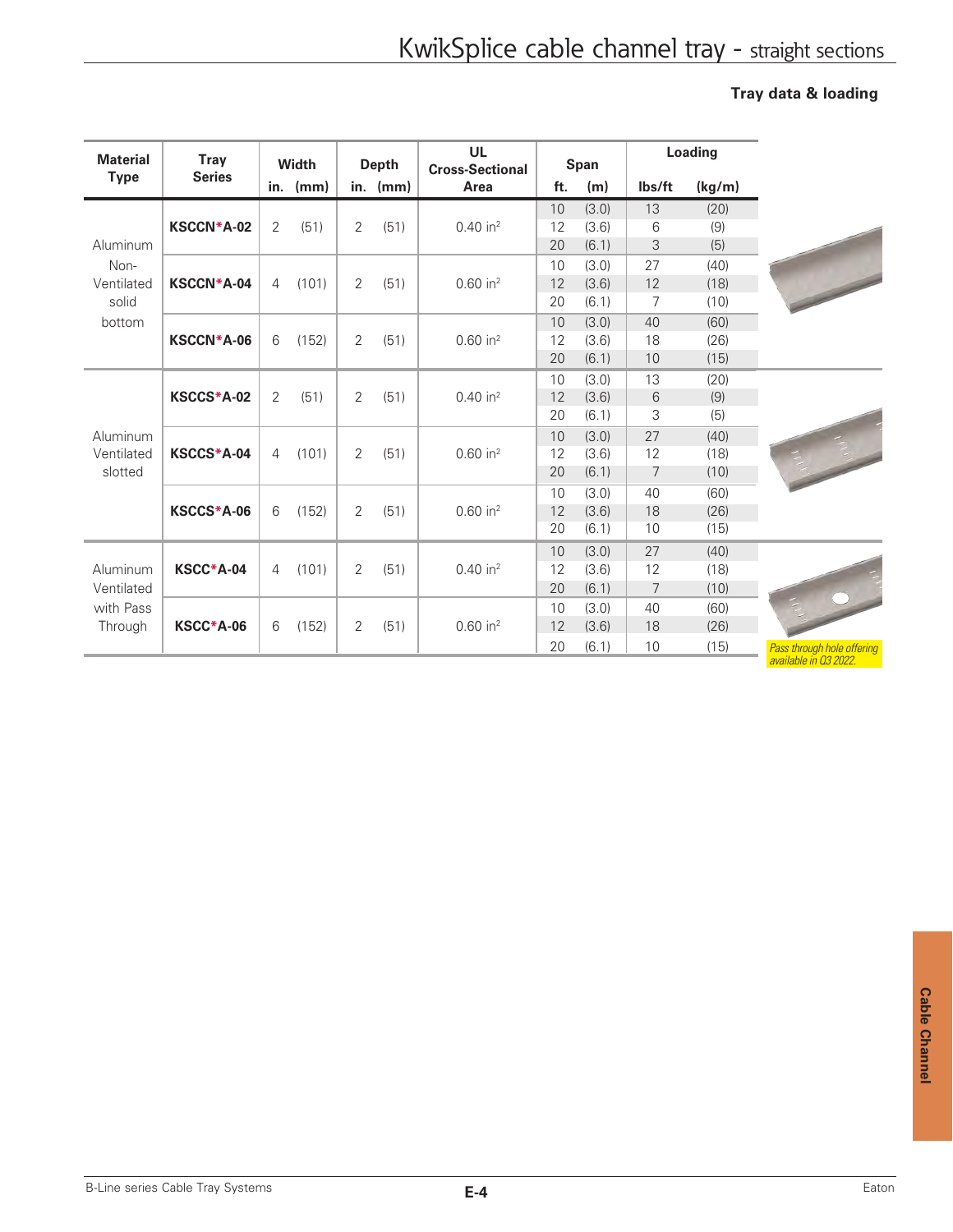# KwikSplice cable channel tray - accessories

## **Splice Plate**

Features dove tail locking design which allows for quick installation.

- Furnished in pairs with pre-installed hardware
- 1 size fits all channel widths *Patent pending*

## **Horizontal Adjustable Splice Plate**

Adapts to changes in direction on a horizontal plane beyond the capability of the standard horizontal fittings.

- Allows 0 to 90° of adjustment
- Furnished as one assembly with hardware

*Patent pending*



.. .. ...

| <b>Catalog No.</b>  | <b>Channel Width</b> |       |  |
|---------------------|----------------------|-------|--|
|                     | in.                  | (mm)  |  |
| <b>KSCCA-02-HSP</b> | 2                    | (51)  |  |
| <b>KSCCA-04-HSP</b> | Δ                    | (101) |  |
| <b>KSCCA-06-HSP</b> | 6                    | (152) |  |

**Catalog No. Channel Width**

**KSCCA-SSP** 2 to 6 (51 to 152)

 **in. (mm)**

## **Vertical Adjustable Splice Plate**

Adapts to changes in direction on a vertical plane beyond the capability of the standard vertical fittings.

- Allows 0 to 90° of adjustment
- Furnished as one assembly with hardware

*Patent pending*



| Catalog No.         | <b>Channel Width</b> |       |  |
|---------------------|----------------------|-------|--|
|                     | in.                  | (mm)  |  |
| <b>KSCCA-02-VSP</b> | 2                    | (51)  |  |
| <b>KSCCA-04-VSP</b> | 4                    | (101) |  |
| <b>KSCCA-06-VSP</b> | 6                    | (152) |  |

## **Expansion Splice Plate**

Allow for one inch expansion or contraction of the cable channel run. See page C-8 for use instructions.

• 1 size fits all channel widths

*Patent pending*



| <b>Catalog No.</b> | <b>Channel Width</b><br>(mm)<br>in. |                    |
|--------------------|-------------------------------------|--------------------|
| <b>KSCCA-ESP</b>   |                                     | 2 to 6 (51 to 152) |

## **Heavy Duty Expansion Splice Plate**

Engineered to eliminate the additional supports recommended by NEMA at an expansion joint location.

- Can be placed out to 1/4 support span without requiring any additional supports at junction.
- Can be used on all widths 2", 4" and 6"
- Installation will require field drilling on straight sections



| <b>Catalog No.</b>                      | <b>Channel Width</b><br>(mm)<br>in. |  |
|-----------------------------------------|-------------------------------------|--|
| <b>KSCCA-HDESP</b> $2$ to 6 (51 to 152) |                                     |  |

**Cable Channel**

Cable Channel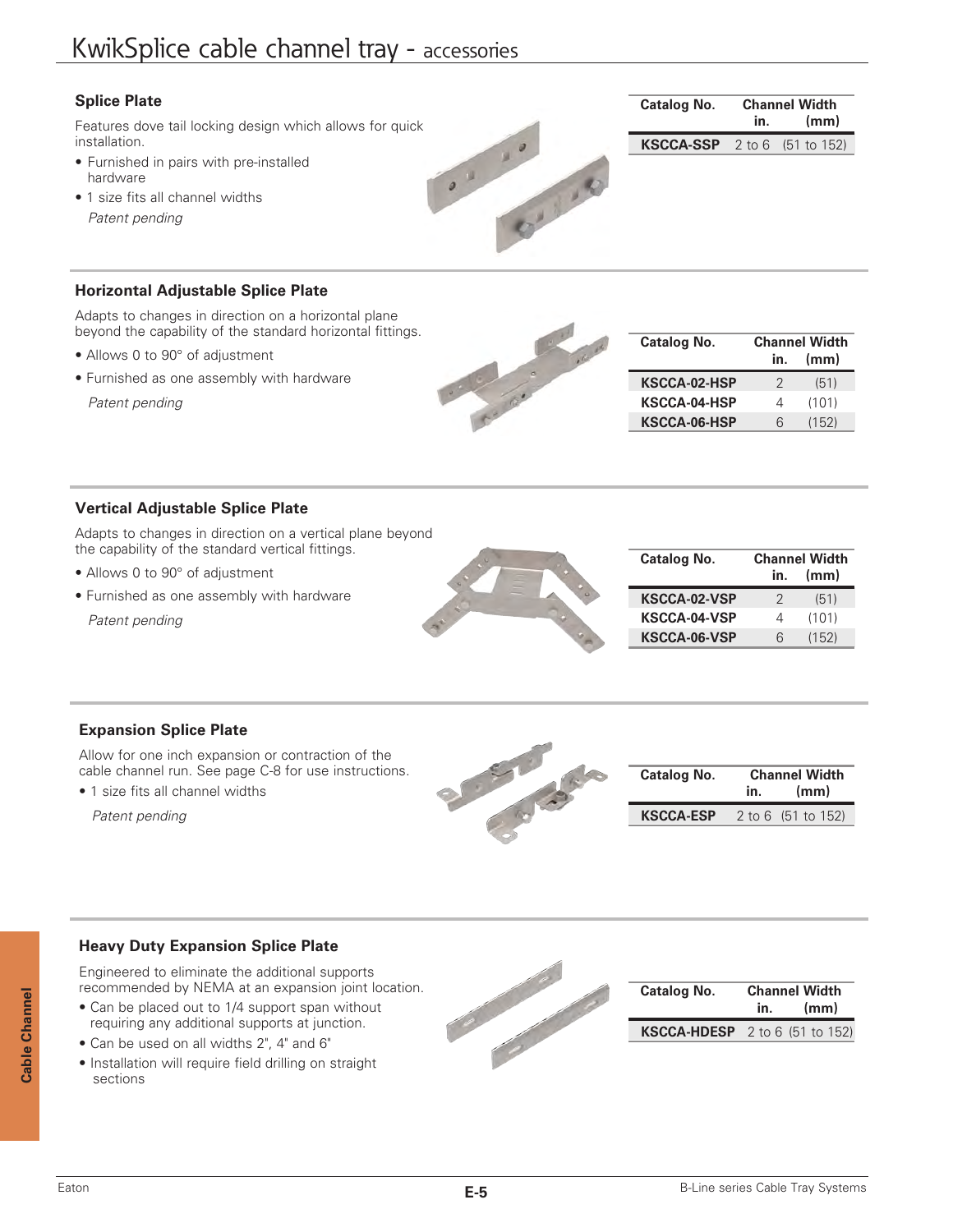## **Channel Reducer Plate**

Used to join cable channel sections with different widths.

- Product will be boxed with one standard splice plate (included with the kit)
- 

| <b>Catalog No.</b> | <b>Channel Width</b> |                  |  |
|--------------------|----------------------|------------------|--|
|                    | in.                  | (mm)             |  |
|                    |                      | 4 to 2 (101-51)  |  |
| <b>KSCCA-20FSP</b> |                      | 6 to 4 (152-101) |  |
| <b>KSCCA-40FSP</b> |                      | 6 to 2 (152-51)  |  |

• Requires supports within 24" on both sides per NEMA VE 2

## **Wrap Around Cover Clamp**/**Bolted Cover Clamp**

- Secures the cover to the cable channel
- Furnished as one clamp with hardware



| <b>Catalog No.</b>   | <b>Channel Width</b> |       |  |  |
|----------------------|----------------------|-------|--|--|
|                      | in.                  | (mm)  |  |  |
| <b>KSCCA-02-HDCC</b> | 2                    | (51)  |  |  |
| <b>KSCCA-04-HDCC</b> | 4                    | (101) |  |  |
| KSCCA-06-HDCC        | 6                    | (152) |  |  |

#### **Hold Down Bracket**

- Locks into side rail with channel nut attachment
- No drilling of channel is required
- Furnished as pair of brackets with channel mounting hardware.
- Order support attachment hardware separately
- Can be used on all widths 2", 4" and 6" widths



| <b>Catalog No.</b> | <b>Channel Width</b><br>(mm)<br>in. |                     |
|--------------------|-------------------------------------|---------------------|
| <b>KSCCA-HLD</b>   |                                     | $2$ to 6 $(51-152)$ |

Hold down bracket with dove tail nut

## **Parallel Tray Mounting Bracket**

Allows a parallel run of cable channel to be attached to the side of a cable tray / channel.

- Furnished as one support with channel mounting hardware
- Will support all widths 2", 4" and 6" widths





## **Tray Mounting Bracket**

Allows a perpendicular run of cable channel to be attached to the side of a cable tray / channel.

- Furnished as one support with channel mounting hardware
- Will support all widths 2", 4" and 6" widths

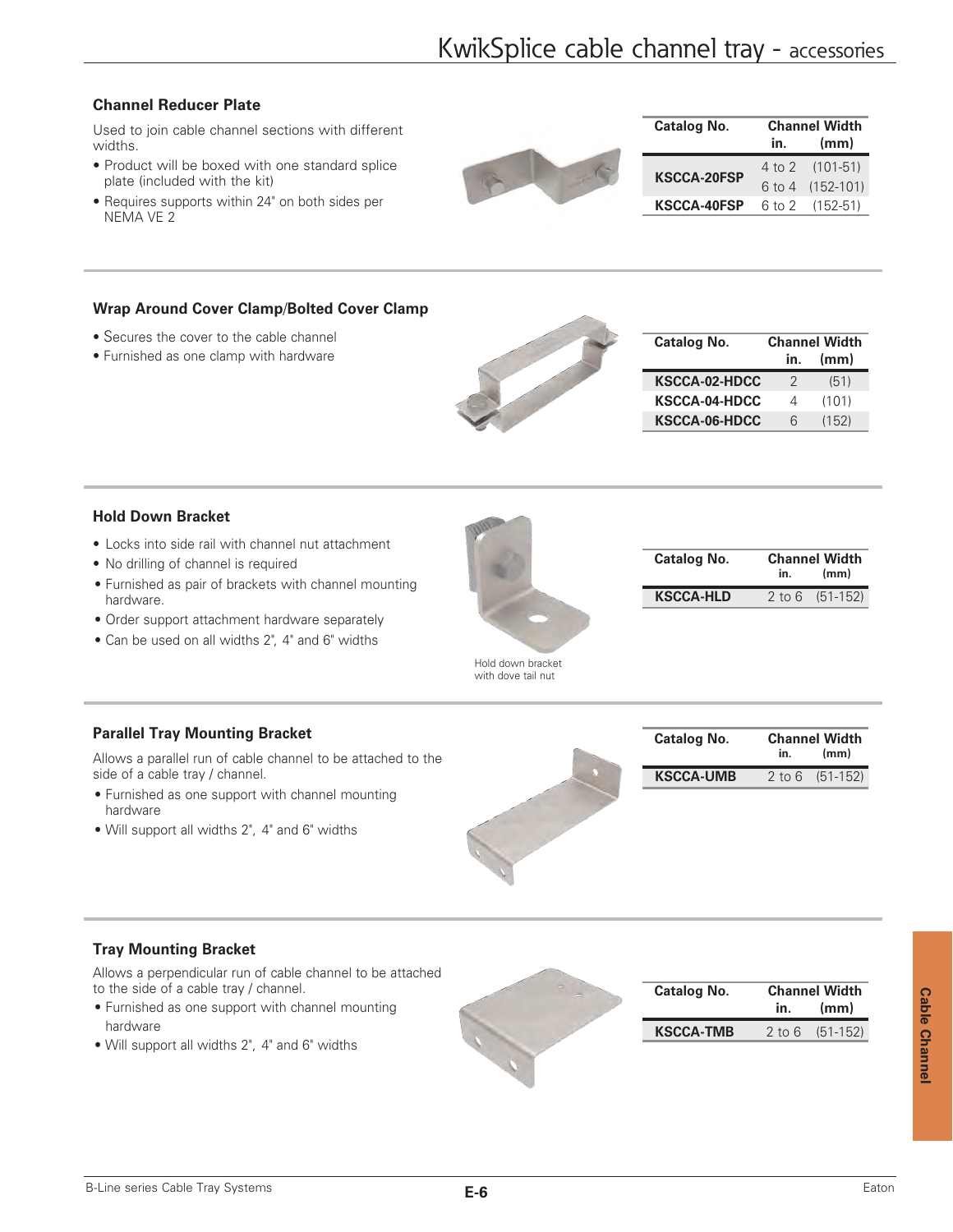# KwikSplice cable channel tray - accessories

| <b>End Drop Out</b>                                                    |                     |     |                              |
|------------------------------------------------------------------------|---------------------|-----|------------------------------|
| • Provides 4" (101mm) radius<br>• Holes provided to help secure cables | <b>Catalog No.</b>  | ın. | <b>Channel Width</b><br>(mm) |
|                                                                        | <b>KSCCA-02-OUT</b> |     | (51)                         |
| Patent pending                                                         | <b>KSCCA-04-OUT</b> |     | (101)                        |
|                                                                        | <b>KSCCA-06-OUT</b> |     | (152)                        |
|                                                                        |                     |     |                              |

## **Cable Channel Bushing**

Used to help protect cable from mechanical wear.

• Snap in place plastic bushing



| <b>Catalog No.</b> |  |
|--------------------|--|
| 99-1125            |  |



#### **Cable Channel Bracket**

- Safety factor of 2.5
- Finishes available: ZN, GRN, HDG



| Catalog | <b>Channel Width</b> |               | <b>Uniform Load</b> | А      |     |       |
|---------|----------------------|---------------|---------------------|--------|-----|-------|
| No.     | in.                  | (mm)          | lbs                 | (kN)   | in. | (mm)  |
| B409-6  | 3                    | (76)          | 1920                | (8.54) | 6   | (152) |
| B409-9  |                      | 4.6 (101.152) | 1280                | (5.69) |     | (228) |

L

## **Blind End**

Designed to terminate channel run.

- Furnished as one plate with hardware
- Comes pre-assembled as pictured



| Catalog No.         |             | <b>Channel Width</b> |  |  |  |  |  |
|---------------------|-------------|----------------------|--|--|--|--|--|
|                     | (mm)<br>in. |                      |  |  |  |  |  |
| <b>KSCCA-02-END</b> | 2           | (51)                 |  |  |  |  |  |
| <b>KSCCA-04-END</b> | 4           | (101)                |  |  |  |  |  |
| <b>KSCCA-06-END</b> | 6           | (152)                |  |  |  |  |  |

| <b>Frame Type Connector</b>                      | Catalog No.         |     | <b>Channel Width</b> |
|--------------------------------------------------|---------------------|-----|----------------------|
| Designed to attach the end of a cable channel    |                     | In. | (mm)                 |
| run to a distribution cabinet or control center. | <b>KSCCA-02-FTB</b> |     | (51)                 |
| • Helps reinforce the box at the point of entry  | <b>KSCCA-04-FTB</b> |     | (101)                |
| · Furnished with channel connection hardware     | <b>KSCCA-06-FTB</b> |     | (152)                |
| • Comes pre-assembled as pictured                |                     |     |                      |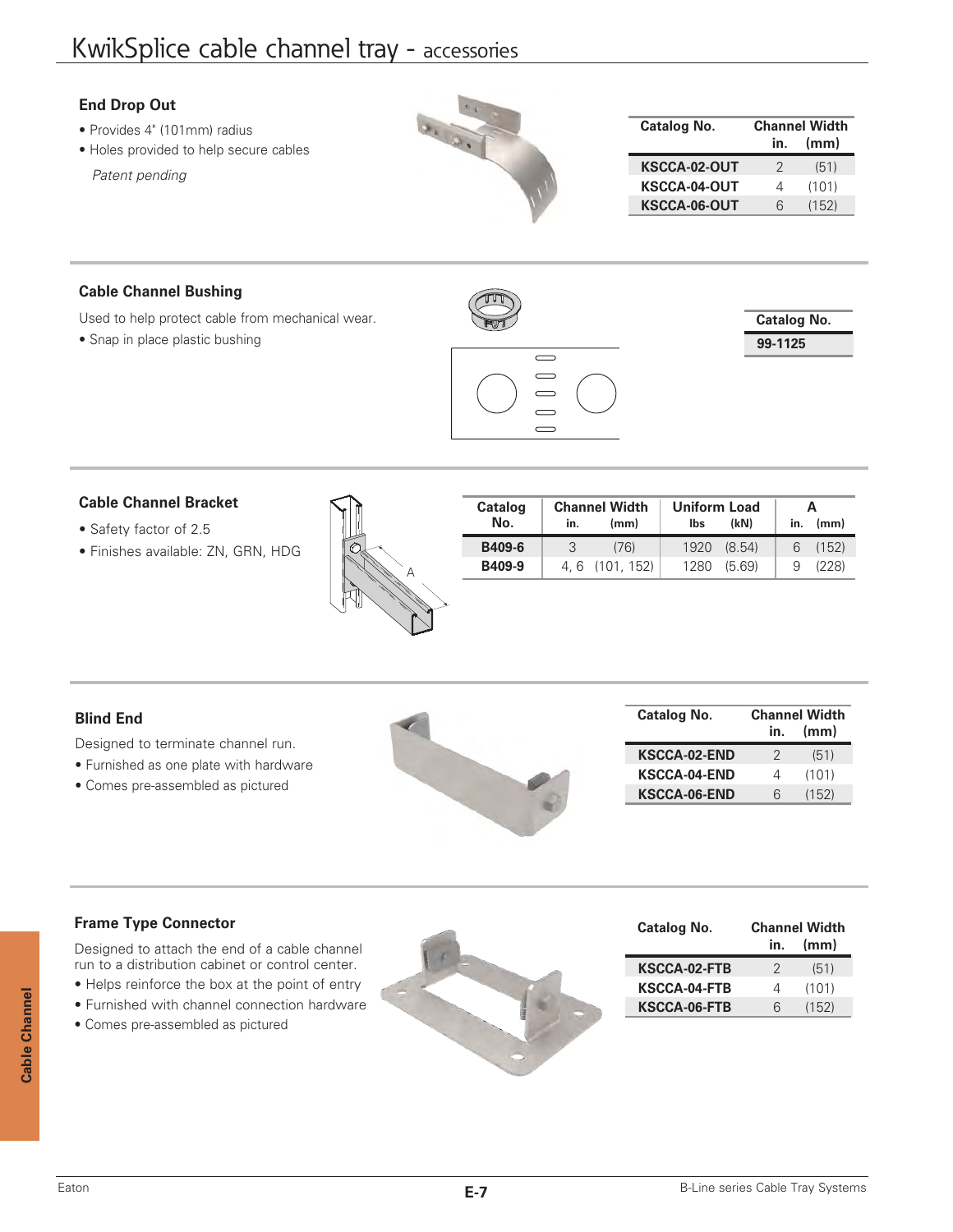# KwikSplice cable channel tray - accessories

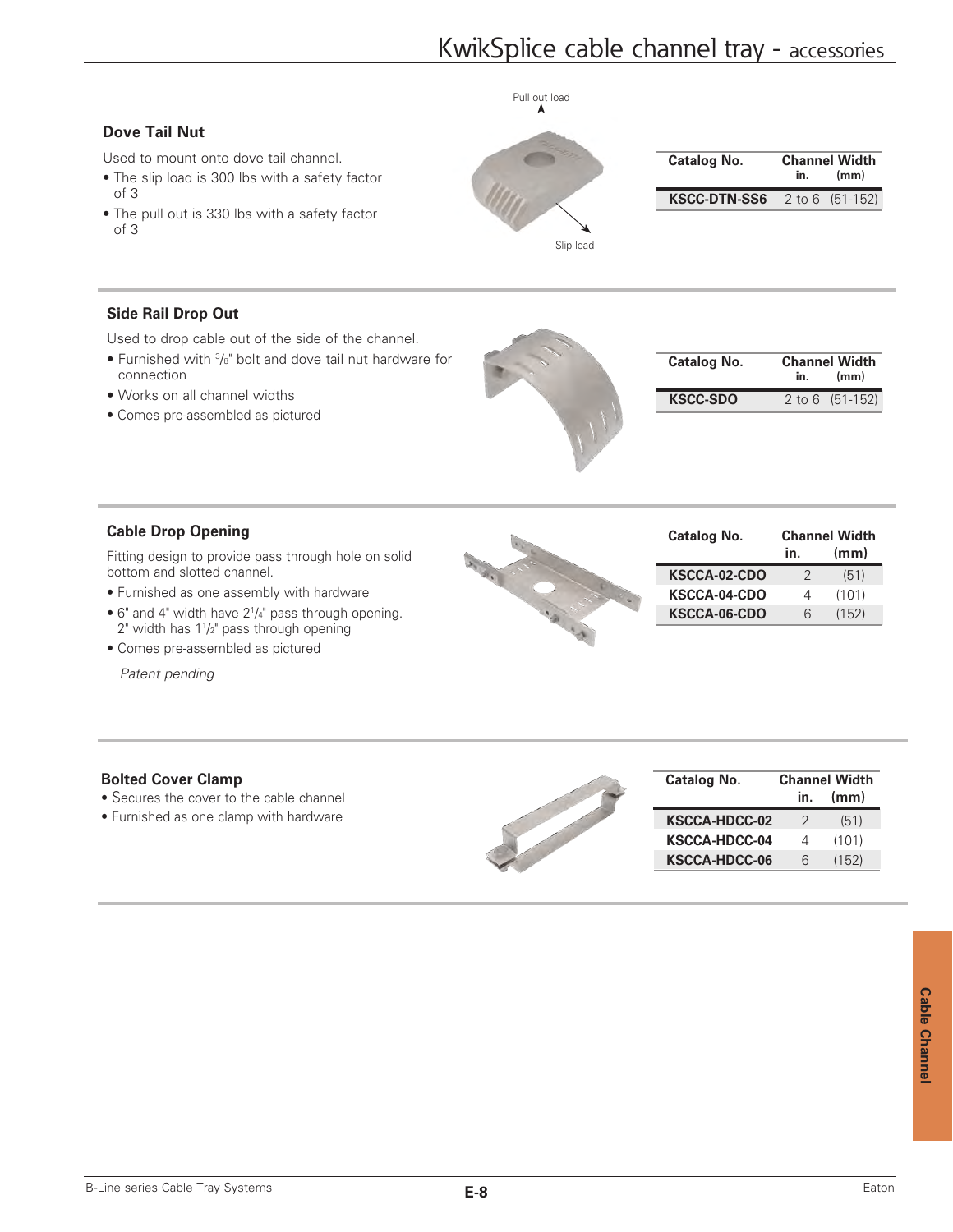# Aluminum

## **Cable Channel Covers**







## **Fittings Part Numbering**

To order covers for fittings, reference examples below.

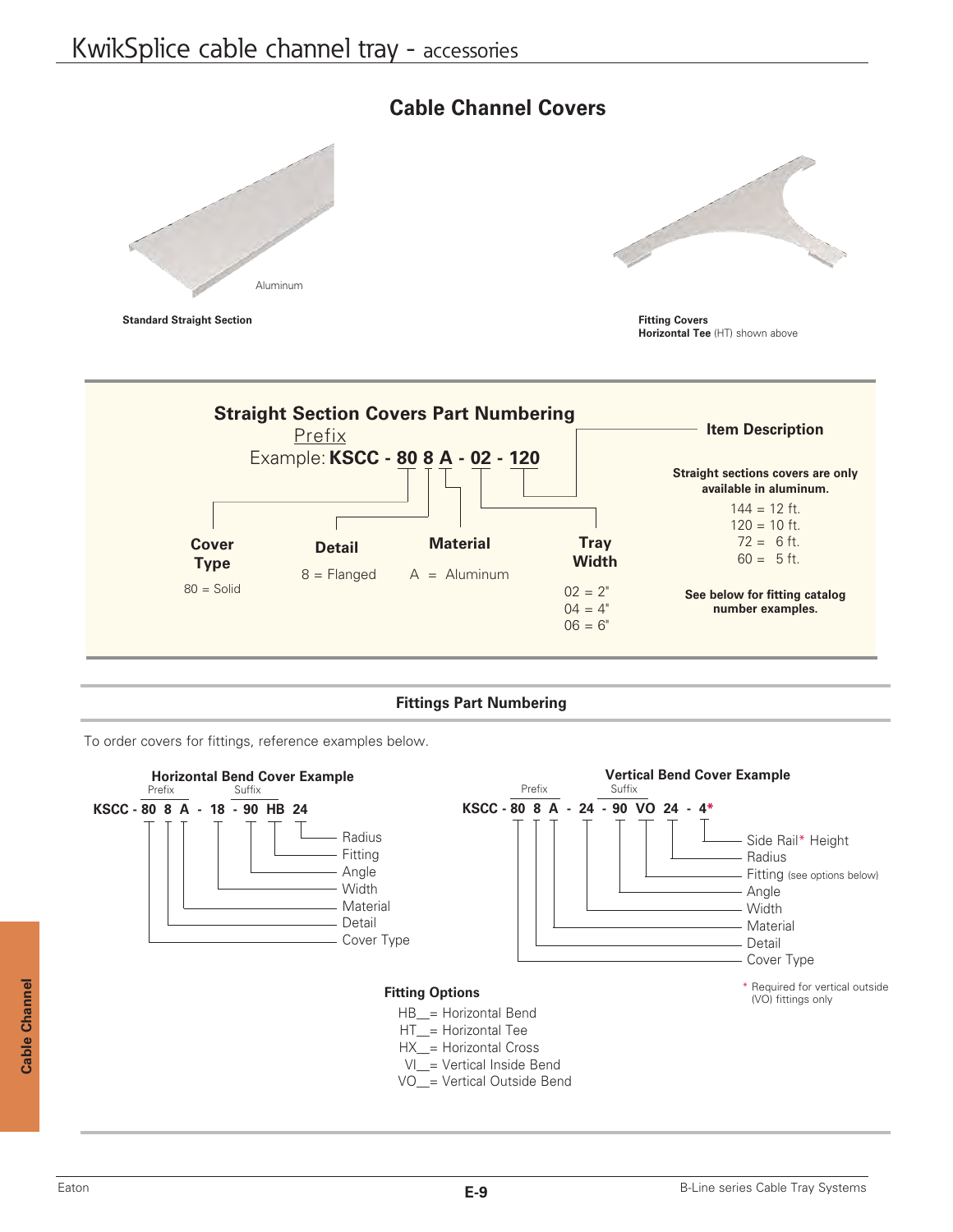# KwikSplice cable channel tray - fittings



\* 2" width not offered with KSCC Ventilated Cable Channel with Pass Through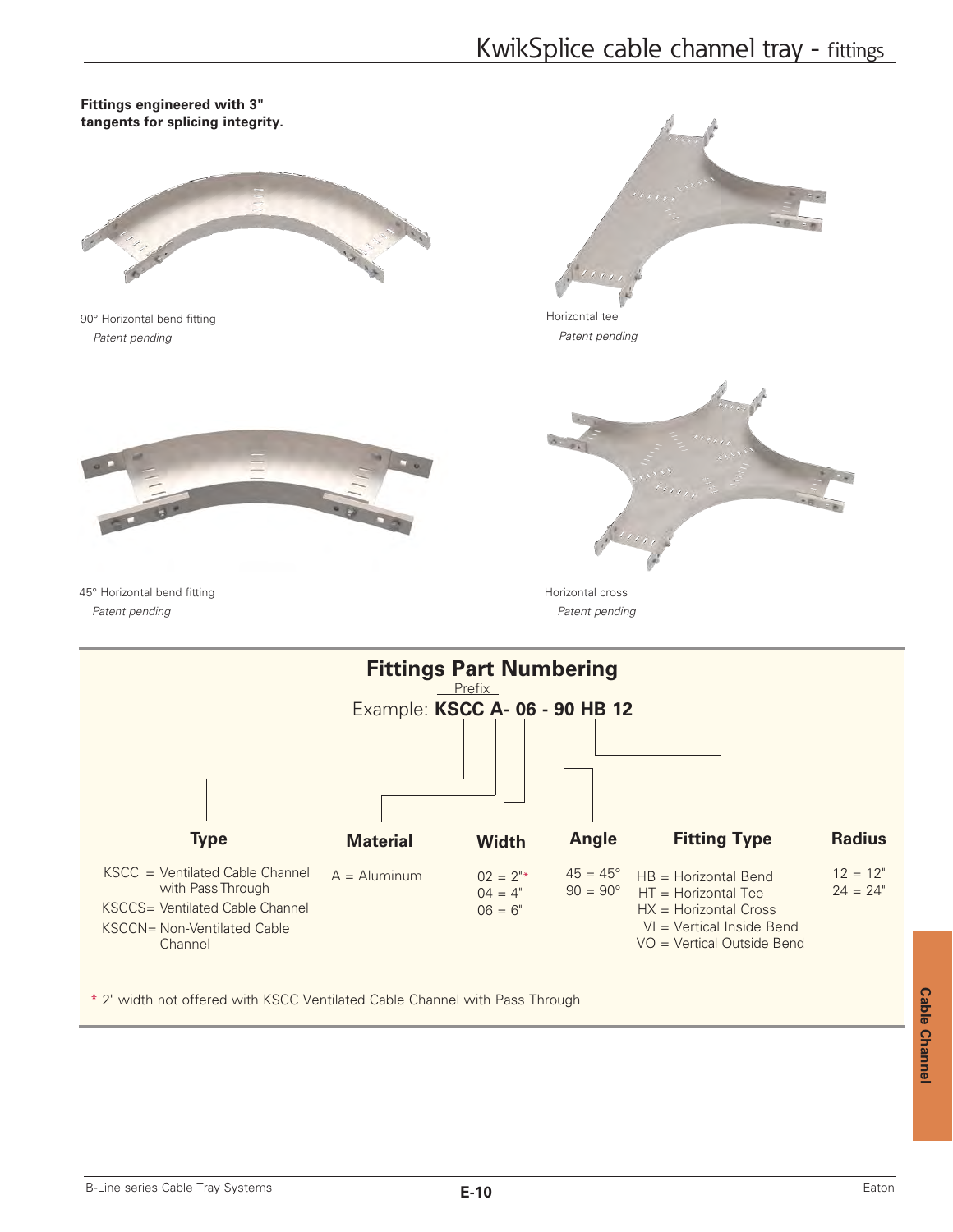## **90° Horizontal Bend (HB)**

• Factory mounted splice plate and hardware included

|                    |     | <b>Bend Radius</b> |     | <b>Tray Width</b> | 90° Horizontal Bend |       |     |       |     |       |  |  |
|--------------------|-----|--------------------|-----|-------------------|---------------------|-------|-----|-------|-----|-------|--|--|
|                    |     | R                  |     |                   |                     | Α     |     | B     | c   |       |  |  |
| <b>Catalog No.</b> | in. | (mm)               | in. | (mm)              | in.                 | (mm)  | in. | (mm)  | in. | (mm)  |  |  |
| (Pre)-02-90HB12    |     |                    | 2   | (25)              | 17.0                | (432) | 17  | (432) | 17  | (432) |  |  |
| (Pre)-04-90HB12    | 12  | (305)              | 4   | (101)             | 17.0                | (432) | 17  | (432) | 17  | (432) |  |  |
| (Pre)-06-90HB12    |     |                    | 6   | (152)             | 17.0                | (432) | 17  | (432) | 17  | (432) |  |  |
| (Pre)-02-90HB24    |     |                    | 2   | (25)              | 29.0                | (737) | 29  | (737) | 29  | (737) |  |  |
| (Pre)-04-90HB24    | 24  | (610)              | 4   | (101)             | 29.0                | (737) | 29  | (737) | 29  | (737) |  |  |
| (Pre)-06-90HB24    |     |                    | 6   | (152)             | 29.0                | (737) | 29  | (737) | 29  | (737) |  |  |



90° Horizontal Bend Ventilated perforation style shown



# **45° Horizontal Bend (HB)**

• Factory mounted splice plate and hardware included

|                    | <b>Bend Radius</b> |       | <b>Trav Width</b> |       |      |       |       | 45° Horizontal Bend |       |       | 45° Horizontal Bend            |
|--------------------|--------------------|-------|-------------------|-------|------|-------|-------|---------------------|-------|-------|--------------------------------|
|                    |                    | R     |                   |       |      | A     |       | B                   |       | C     | Ventilated perforation style s |
| <b>Catalog No.</b> | in.                | (mm)  | in.               | (mm)  | in.  | (mm)  | in.   | (mm)                | in.   | (mm)  |                                |
| (Pre)-02-45HB12    |                    |       |                   | (25)  | 15.0 | 382)  | 6.222 | 158)                | 8.799 | (223) |                                |
| (Pre)-04-45HB12    | 12                 | (305) | 4                 | (101) | 15.0 | (382) | 6.222 | (158)               | 8.799 | (223) | 45                             |
| (Pre)-06-45HB12    |                    |       | 6                 | 152)  | 15.0 | 382)  | 6.222 | 158)                | 8.799 | (223) | HI                             |
| (Pre)-02-45HB24    |                    |       |                   | (25)  | 23.5 | (597) | 9.737 | (247)               | 13.77 | (350) | C                              |
| (Pre)-04-45HB24    | 24                 | (610) | 4                 | (101) | 23.5 | (597) | 9.737 | (247)               | 13.77 | (350) | $\sim$                         |
| (Pre)-06-45HB24    |                    |       | 6                 | 152)  | 23.5 | (597) | 9.737 | (247)               | 13.77 | (350) | А                              |



45° Horizontal Bend Ventilated perforation style shown



**(Pre) = prefix. See page E-10 for catalog number prefix.**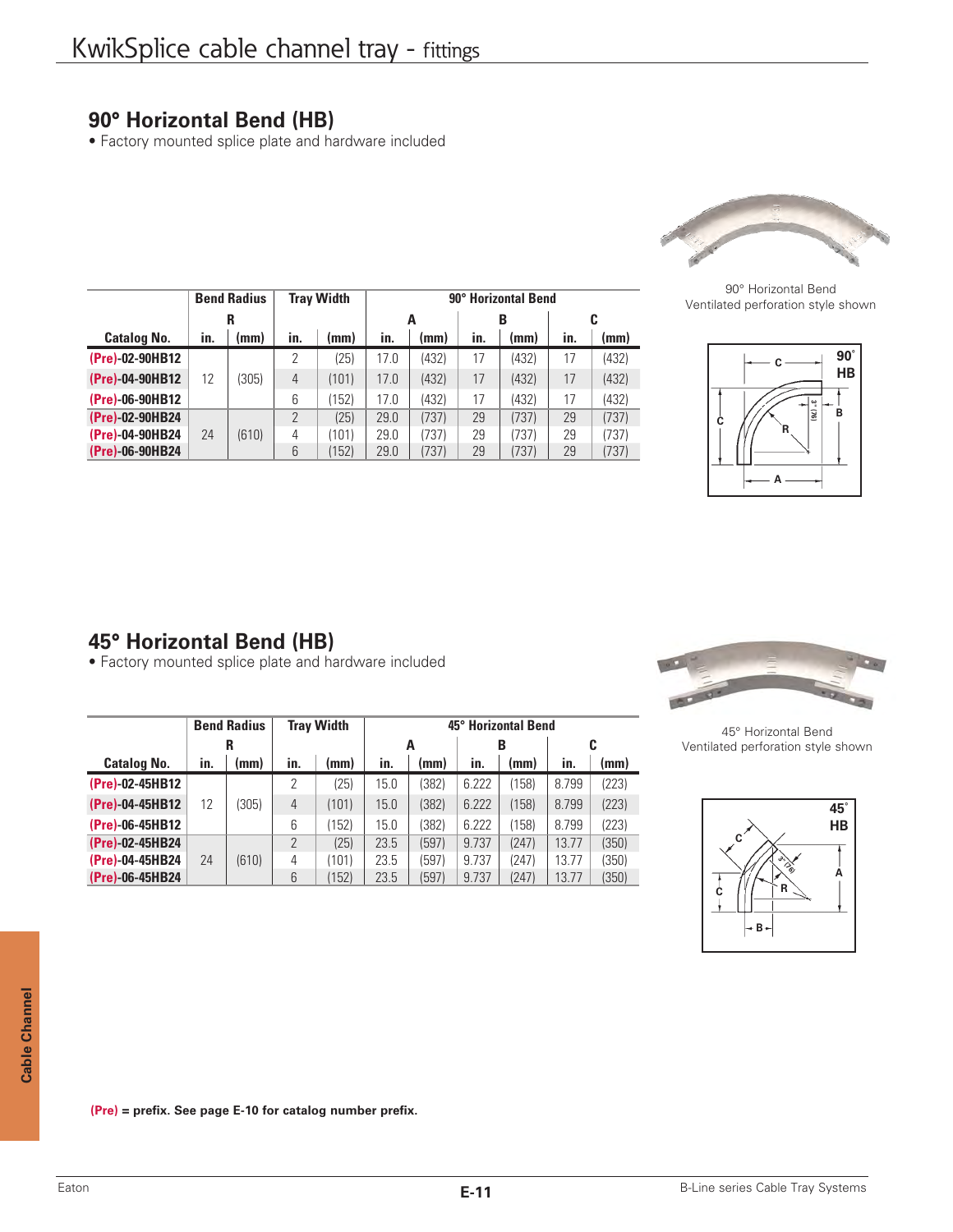## **Horizontal Tee (HT)**

• Factory mounted splice plate and hardware included

|                    |     | <b>Bend Radius</b> |                | <b>Tray Width</b> |     | <b>Horizontal Tee</b> |     |        |
|--------------------|-----|--------------------|----------------|-------------------|-----|-----------------------|-----|--------|
|                    | R   |                    |                |                   |     | А                     |     | B      |
| <b>Catalog No.</b> | in. | (mm)               | in.            | (mm)              | in. | (mm)                  | in. | (mm)   |
| (Pre)-02-HT12      |     |                    | 2              | (25)              | 16  | (406)                 | 32  | (813)  |
| (Pre)-04-HT12      | 12  | (305)              | $\overline{4}$ | (101)             | 17  | (432)                 | 34  | (864)  |
| (Pre)-06-HT12      |     |                    | 6              | (152)             | 18  | (457)                 | 36  | (914)  |
| (Pre)-02-HT24      |     |                    | $\overline{2}$ | (25)              | 28  | (711)                 | 56  | (1422) |
| (Pre)-04-HT24      | 24  | (610)              | 4              | (101)             | 29  | (737)                 | 58  | (1473) |
| (Pre)-06-HT24      |     |                    | 6              | (152)             | 30  | (762)                 | 60  | (1524) |



Horizontal Tee Ventilated perforation style shown



# **Horizontal Cross (HX)**

• Factory mounted splice plate and hardware included

|                    |     | <b>Bend Radius</b> |               | <b>Tray Width</b> |     | <b>Horizontal Cross</b> |     |        |  |  |
|--------------------|-----|--------------------|---------------|-------------------|-----|-------------------------|-----|--------|--|--|
|                    |     | R                  |               |                   |     | A                       |     | B      |  |  |
| <b>Catalog No.</b> | in. | (mm)               | in.           | (mm)              | in. | (mm)                    | in. | (mm)   |  |  |
| (Pre)-02-HX12      |     |                    | 2             | (25)              | 16  | (406)                   | 32  | (813)  |  |  |
| (Pre)-04-HX12      | 12  | (305)              | 4             | (101)             | 17  | (432)                   | 34  | (864)  |  |  |
| (Pre)-06-HX12      |     |                    | 6             | (152)             | 18  | (457)                   | 36  | (914)  |  |  |
| (Pre)-02-HX24      |     |                    | $\mathcal{P}$ | (25)              | 28  | (711)                   | 56  | (1422) |  |  |
| (Pre)-04-HX24      | 24  | (610)              | 4             | (101)             | 29  | (737)                   | 58  | (1473) |  |  |
| (Pre)-06-HX24      |     |                    | 6             | (152)             | 30  | (762)                   | 60  | (1524) |  |  |



Horizontal Cross Ventilated perforation style shown



**(Pre) = prefix. See page E-10 for catalog number prefix.**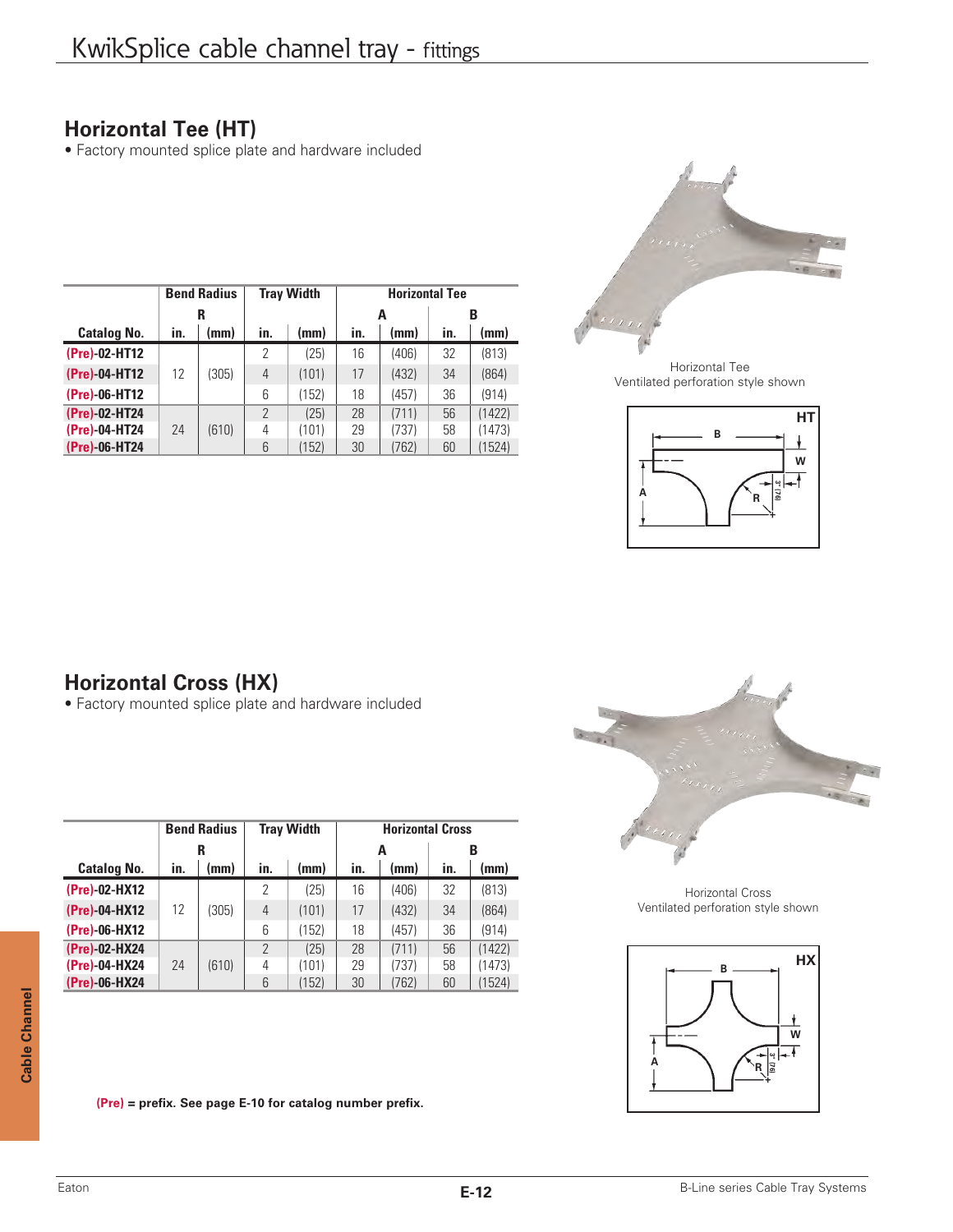## **90° Vertical Outside Bends (VO)**

• Factory mounted splice plate and hardware included

|                    |     | <b>Bend Radius</b> |               | <b>Tray Width</b> |     | 90° Vertical Outside Bend |     |       |     |       |  |  |
|--------------------|-----|--------------------|---------------|-------------------|-----|---------------------------|-----|-------|-----|-------|--|--|
|                    | R   |                    |               |                   |     | A                         |     | В     |     |       |  |  |
| <b>Catalog No.</b> | in. | (mm)               | in.           | (mm)              | in. | (mm)                      | in. | (mm)  | in. | (mm)  |  |  |
| (Pre)-02-90VO12    |     |                    | 2             | (25)              | 15  | (381)                     | 15  | (381) | 15  | (381) |  |  |
| (Pre)-04-90VO12    | 12  | (305)              | 4             | (101)             | 15  | (381)                     | 15  | (381) | 15  | (381) |  |  |
| (Pre)-06-90VO12    |     |                    | 6             | 152)              | 15  | (381)                     | 15  | (381) | 15  | (381) |  |  |
| (Pre)-02-90VO24    |     |                    | $\mathcal{P}$ | (25)              | 27  | (686)                     | 27  | (686) | 27  | (686) |  |  |
| (Pre)-04-90VO24    | 24  | (610)              | 4             | (101)             | 27  | (686)                     | 27  | (686) | 27  | (686) |  |  |
| (Pre)-06-90VO24    |     |                    | 6             | (152)             | 27  | (686)                     | 27  | (686) | 27  | (686) |  |  |



90° Vertical Outside Bend Ventilated perforation style shown



# **45° Vertical Outside Bends (VO)**

• Factory mounted splice plate and hardware included

|                    |     | <b>Bend Radius</b> |     | <b>Tray Width</b> | 45° Vertical Outside Bend |       |     |       |        |       |  |  |
|--------------------|-----|--------------------|-----|-------------------|---------------------------|-------|-----|-------|--------|-------|--|--|
|                    | R   |                    |     |                   |                           | A     |     | в     | C      |       |  |  |
| <b>Catalog No.</b> | in. | (mm)               | in. | (mm)              | in.                       | (mm)  | in. | (mm)  | in.    | (mm)  |  |  |
| (Pre)-02-45VO12    |     |                    | 2   | (25)              | 13.607                    | (346) | 5.6 | (143) | 7.971  | (202) |  |  |
| (Pre)-04-45VO12    | 12  | (305)              | 4   | (101)             | 13.607                    | (346) | 5.6 | (143) | 7.971  | (202) |  |  |
| (Pre)-06-45VO12    |     |                    | 6   | (152)             | 13.607                    | (346) | 5.6 | (143) | 7.971  | (202) |  |  |
| (Pre)-02-45VO24    |     |                    | 2   | (25)              | 22.092                    | (561) | 9.2 | (232) | 12.941 | (329) |  |  |
| (Pre)-04-45VO24    | 24  | (610)              | 4   | (101)             | 22.092                    | 561)  | 9.2 | (232) | 12.941 | (329) |  |  |
| (Pre)-06-45VO24    |     |                    | 6   | (152)             | 22.092                    | 561)  | 9.2 | (232) | 12.941 | (329) |  |  |

**(Pre) = prefix. See page E-10 for catalog number prefix.** 



45° Vertical Outside Bend Ventilated perforation style shown

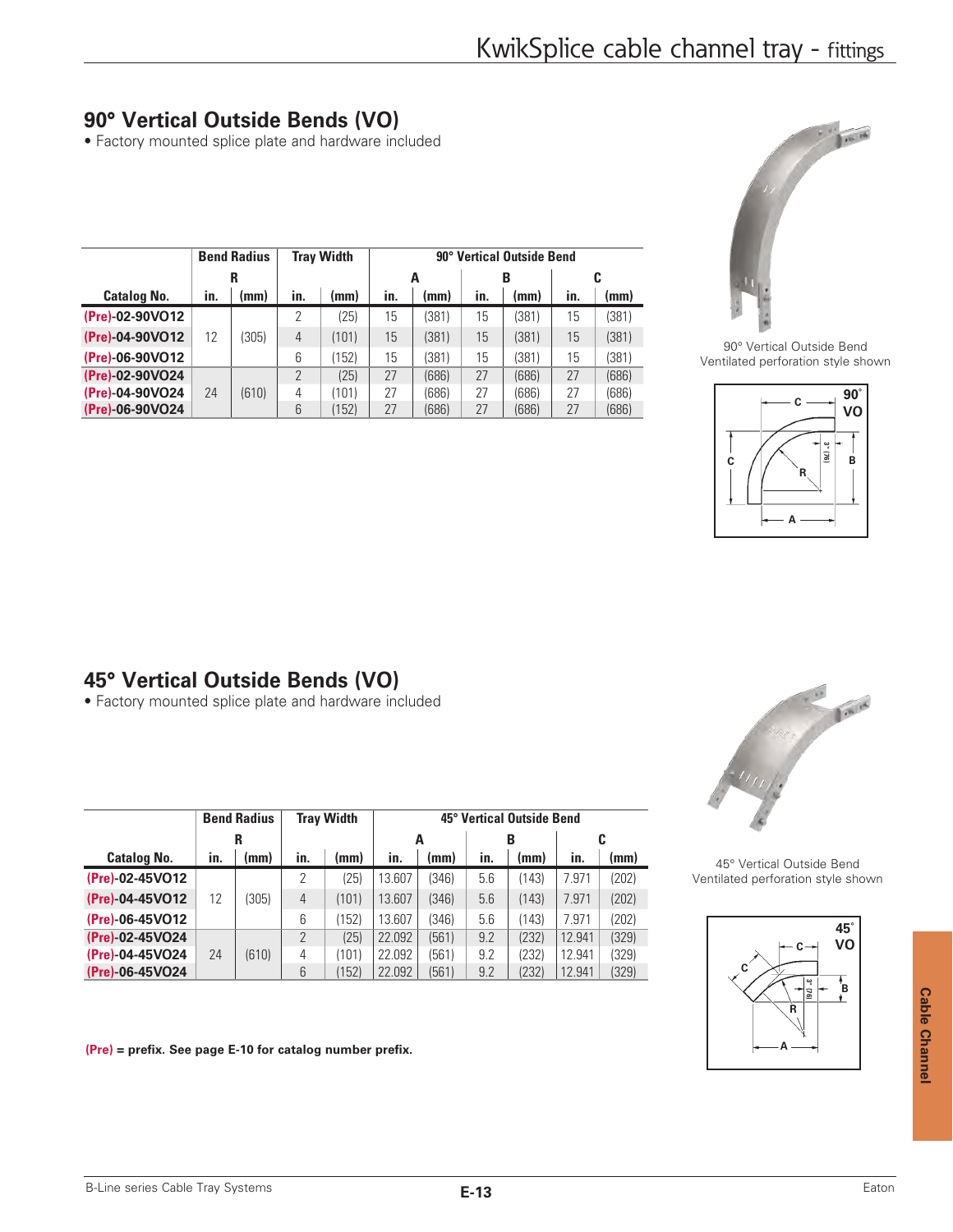## **90° Vertical Inside Bends (VI)**

• Factory mounted splice plate and hardware included

|                    |     | <b>Bend Radius</b> |                | <b>Tray Width</b> | 90° Vertical Inside Bend |       |     |       |     |       |  |  |
|--------------------|-----|--------------------|----------------|-------------------|--------------------------|-------|-----|-------|-----|-------|--|--|
|                    | R   |                    |                |                   |                          | A     |     | В     |     |       |  |  |
| <b>Catalog No.</b> | in. | (mm)               | in.            | (mm)              | in.                      | (mm)  | in. | (mm)  | in. | (mm)  |  |  |
| (Pre)-02-90VI12    |     |                    | 2              | (25)              | 17.0                     | (432) | 17  | (432) | 17  | (432) |  |  |
| (Pre)-04-90VI12    | 12  | 305)               | $\overline{4}$ | (101)             | 17.0                     | (432) | 17  | (432) | 17  | (432) |  |  |
| (Pre)-06-90VI12    |     |                    | 6              | (152)             | 17.0                     | (432) | 17  | (432) | 17  | (432) |  |  |
| (Pre)-02-90VI24    |     |                    | 2              | (25)              | 29.0                     | (737) | 29  | (737) | 29  | (737) |  |  |
| (Pre)-04-90VI24    | 24  | (305)              | 4              | (101)             | 29.0                     | 737)  | 29  | (737) | 29  | (737) |  |  |
| (Pre)-06-90VI24    |     |                    | 6              | (152)             | 29.0                     | (737) | 29  | (737) | 29  | (737) |  |  |



90° Vertical Inside Bend Ventilated perforation style shown



# **45° Vertical Inside Bends (VI)**

• Factory mounted splice plate and hardware included

|                    | <b>Bend Radius</b><br><b>Tray Width</b> |       |                |       | 45° Vertical Inside Bend |       |       |       |       |       |  |  |
|--------------------|-----------------------------------------|-------|----------------|-------|--------------------------|-------|-------|-------|-------|-------|--|--|
|                    | R                                       |       |                |       |                          | A     |       | В     |       | C     |  |  |
| <b>Catalog No.</b> | in.                                     | (mm)  | in.            | (mm)  | in.                      | (mm)  | in.   | (mm)  | in.   | (mm)  |  |  |
| (Pre)-02-45VI12    |                                         |       | 2              | (25)  | 15.0                     | (382) | 6.222 | (158) | 8.799 | (223) |  |  |
| (Pre)-04-45VI12    | 12                                      | (305) | $\overline{4}$ | (101) | 15.0                     | (382) | 6.222 | (158) | 8.799 | (223) |  |  |
| (Pre)-06-45VI12    |                                         |       | 6              | (152) | 15.0                     | (382) | 6.222 | (158) | 8.799 | (223) |  |  |
| (Pre)-02-45VI24    |                                         |       | $\overline{2}$ | (25)  | 23.5                     | (597) | 9.737 | (247) | 13.77 | (350) |  |  |
| (Pre)-04-45VI24    | 24                                      | (305) | 4              | (101) | 23.5                     | (597) | 9.737 | (247) | 13.77 | (350) |  |  |
| (Pre)-06-45VI24    |                                         |       | 6              | (152) | 23.5                     | (597) | 9.737 | (247) | 13.77 | (350) |  |  |

**(Pre) = prefix. See page E-10 for catalog number prefix.** 



45° Vertical Inside Bend Ventilated perforation style shown